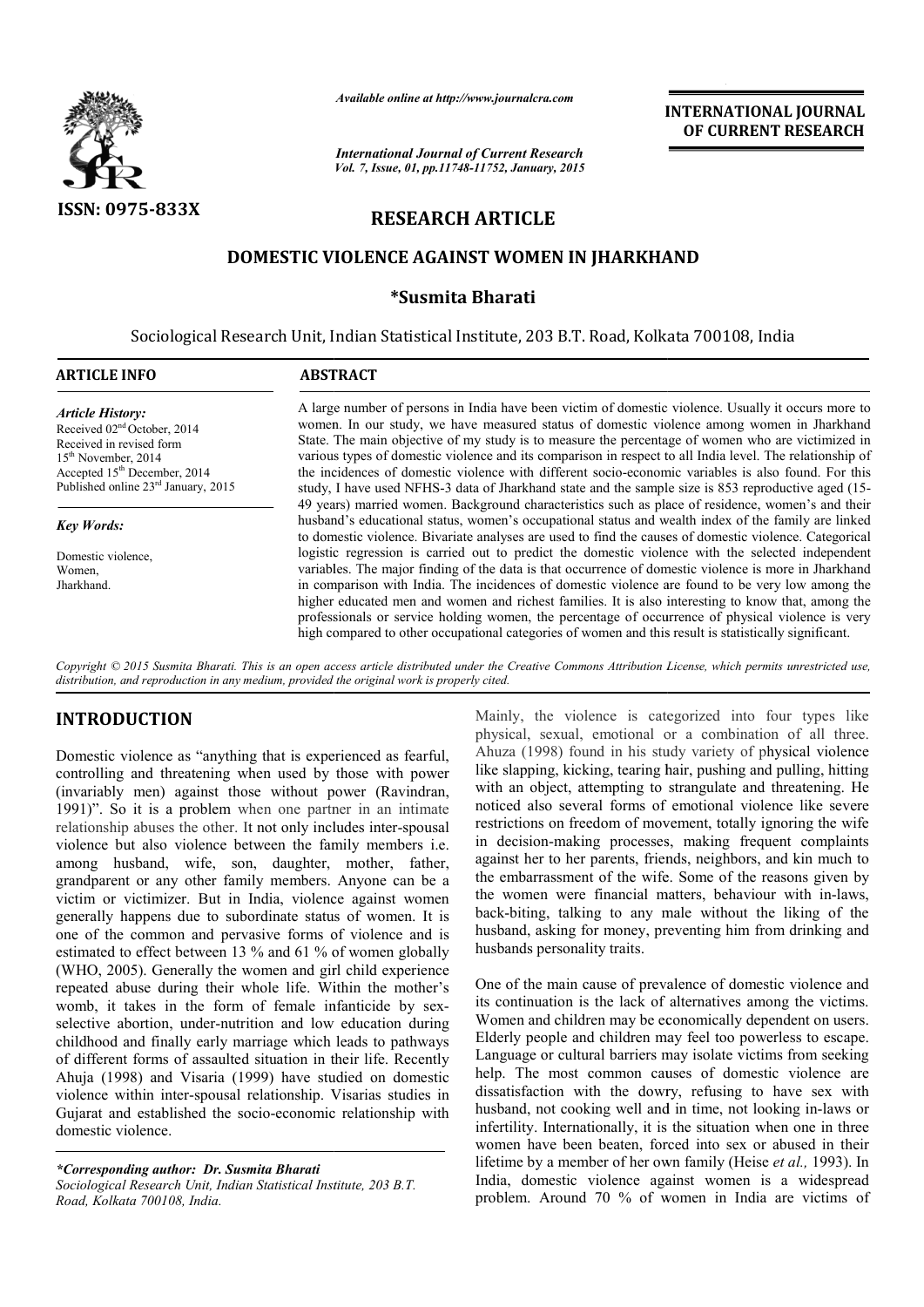domestic violence (Chowdhury, 2005). According to National Crime record that a case of cruelty done by either husband or relative occurs in one by every nine minutes. Though in India, its prevalence varies regionally. Regional differences may arise due to subdued status of women in the society or in the family mostly in different regions of the country. For example, domestic violence is more in northern region than southern region as in the northern region, women have no economical descendent opportunity from their parents where as in southern states, and women are powerful in their economic inheritance from their parents. Beyond this patriarchal inheritance, domestic violence is also dependent on many other socioeconomic factors like educational status, family structure, women's occupational status etc. In India, Jharkhand is the state with the highest percentage of illiterate women. The dowry system among the bridal party is very prevalent here, so a chance of women status or autonomy is very low. Babu and Kar (2009) have found the high rate of domestic violence in eastern India, mainly in Jharkhand state of India. Besides this, in Jharkhand, 46.2 % people belong in below poverty line (Census, 2001). Though it has one of the richest mineral reserves, yet there is great regional and social disparity within the state. Our focus of study is thus concentrated in Jharkhand. The main objective of the study is (i) to study the nature and extent of victimized women by various types of domestic violence and compare it with respect to all India level and (ii) to identify the correlation of domestic violence with different socio-economic variables.

## **MATERIALS AND METHODS**

For this study, we have used the National Family Health Survey (NFHS – III) data conducted by the International Institute for Population Sciences (IIPS), Mumbai, in 2005-06. They collected data on reproductive aged women of (15-49) years of 29 states in India. This survey includes only evermarried reproductive aged women of Jharkhand state. The sample size is only 853. The domestic violence against women has been assessed on three aspects like emotional, physical and sexual violence done by their husbands. Emotional violence are based on the criteria of (i) 'jealous if talking with other men, (ii) accused for unfaithfulness, (iii) does not permit her to meet her girl friends, (iv) tries to limit her contact with family, (v) tries to knowing where she is; (vi) does not trust her with money.

Physical violence includes the criteria of (i) 'ever pushed shook or threw something; (ii) ever slapped; (iii) ever kicked or dragged; (iv) ever threatened or attacked with a knife; (v) ever twisted her arm or pull her hair; (vi) ever tried to strangle or burn and sexual violence includes (i) ever physically forced sex when not wanted and (ii) ever forced other sexual acts when not wanted. The background explanatory variables for domestic violence against women are: (i) educational attainment of women and (ii) their husbands, (iii) type of places, (iv) occupational categories of women and (v) wealth index of the family. To see the picture of different aspects of domestic violence against women and its relationship with different criteria of socio-economic variables in Jharkhand state, percentages are found and through these Univariate and bi-variate tables has been made. Categorical Logistic regression has been carried out to see the simultaneous effect of covariates on domestic violence. The dependent variables are dichotomous. The reference categories for different independent variables are 'illiteracy' for women and their husbands, 'rural' residence, 'no occupation' for women' and 'poorest wealth index'. The statistical package for the social sciences (SPSS, version 16.0) has been used for all the analysis. Significance of levels of 'p' values has been considered to see the degree of effect of each variable on the domestic violence.

## **RESULTS**

Table 1 gives the percentages of different types of emotional violence against women which were committed by their husbands in Jharkhand state using data on 853 ever-married women. It is seen that out of six variables to judge the emotional violence in Jharkhand, 27.2 % husbands are jealous if seen talking their wife with other men, 9.0 % husband accused for unfaithfulness, 16.4 % husband tried to limit their wives contact with family and 22.3 % husband tried to locate their wife's current location and percentages of these four variables are more than that of all India percentages. But in respect of two variables like intermingle of their wives with the girl friends and not trusting wife with money, the percentages are less than all India figures. Table 2 presents the percentage of victimized women with physical and sexual violence's done by their husbands in Jharkhand and its comparison with total India.

**Table 1. Experiences of different kinds of emotional violence among 15-49 aged women in Jharkhand and India**

| <b>States</b> |       | Emotional violence done by husbands (percentage) regarding ---- |                 |                 |                |               |            |  |  |  |  |  |  |
|---------------|-------|-----------------------------------------------------------------|-----------------|-----------------|----------------|---------------|------------|--|--|--|--|--|--|
|               |       | Jealous if                                                      | Accused for     | Does not permit | Tries to limit | Tries to      | Does not   |  |  |  |  |  |  |
|               |       | talking with                                                    | unfaithful-ness | her to meet her | her contact    | knowing where | trust her  |  |  |  |  |  |  |
|               |       | other men                                                       |                 | girl friends    | with family    | she is        | with money |  |  |  |  |  |  |
| Jharkhand     | 853   | 27.2                                                            | 9.0             |                 | 16.4           | 22.3          | 13.5       |  |  |  |  |  |  |
| India         | 21632 | 22.3                                                            | '.4             | 14.8            | 7.8            | 12.5          | 16.2       |  |  |  |  |  |  |

|  | Table 2. Experiences of different kinds of physical and sexual violence among 15-49 aged women in Jharkhand and India |
|--|-----------------------------------------------------------------------------------------------------------------------|
|--|-----------------------------------------------------------------------------------------------------------------------|

| <b>States</b> |       |                          | Physical violence (percentage) regarding | sexual violence (percentage) regarding |                                     |                            |                              |                                    |                                       |  |
|---------------|-------|--------------------------|------------------------------------------|----------------------------------------|-------------------------------------|----------------------------|------------------------------|------------------------------------|---------------------------------------|--|
|               |       | Ever pushed,<br>shook or | Ever                                     | Ever kicked<br>or dragged              | Ever threatened<br>or attacked with | Ever twisted<br>her arm or | Ever tried to<br>strangle or | Ever physically<br>forced sex when | Ever forced other<br>sexual acts when |  |
|               |       | threw something          | slapped                                  |                                        | a knife                             | pull her hair              | burn                         | not wanted                         | not wanted                            |  |
| Jharkhand     | 853   | 16.2                     | 36.2                                     | 13.0                                   |                                     | 18.9                       |                              | 10.7                               | 1.4                                   |  |
| India         | 21615 | 2.0                      | 28.9                                     |                                        |                                     | 13.4                       | .6 <sub>1</sub>              | 7.4                                | 2.8                                   |  |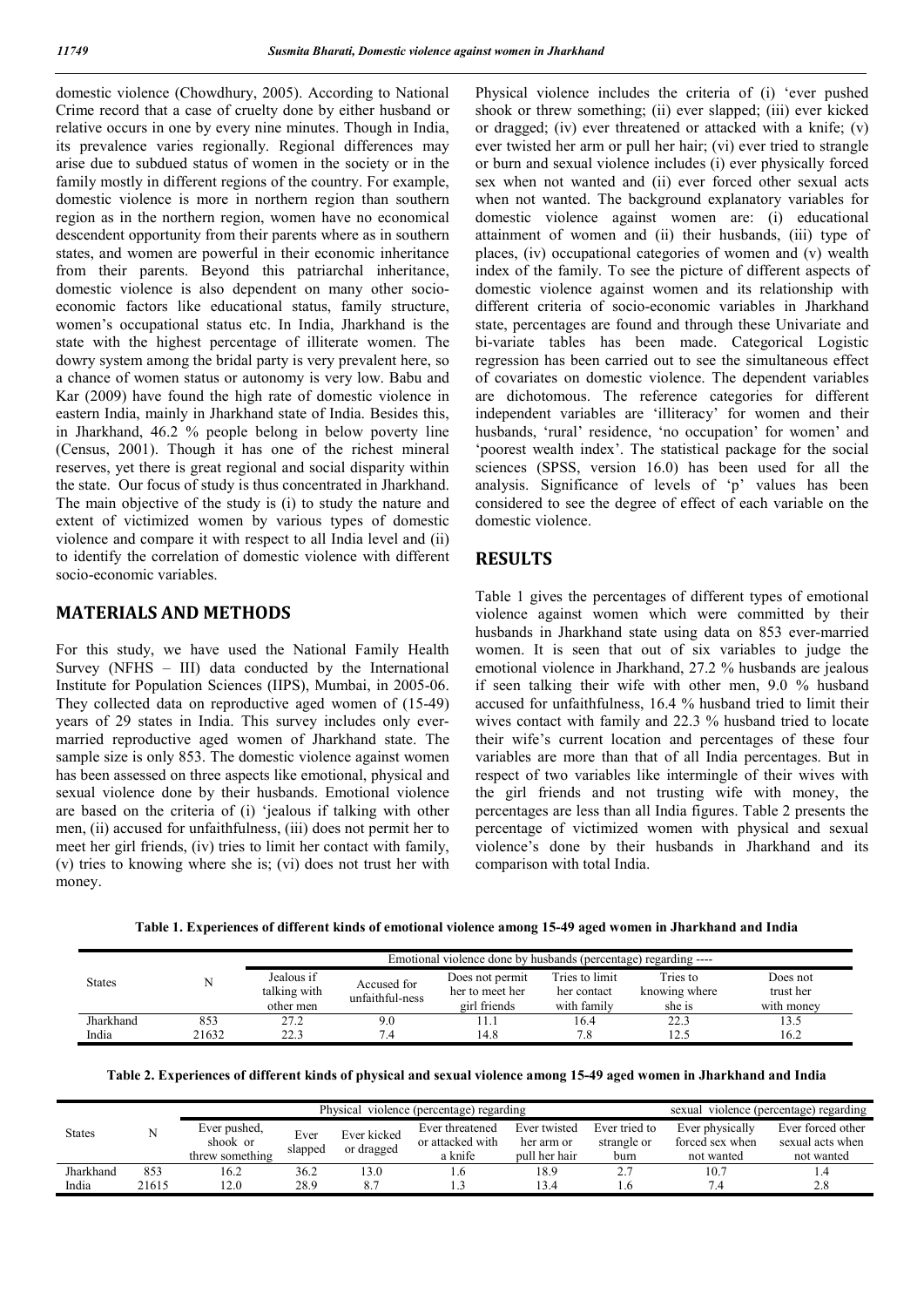|                               | Emotional violence (percentage)            |                                   |                                                       |                                                 |                                        |                                     | Physical violence (percentage)                 |                 |                              |                                                   |                                                |                                         |                                                     | Sexual Violence (percentage)                           |
|-------------------------------|--------------------------------------------|-----------------------------------|-------------------------------------------------------|-------------------------------------------------|----------------------------------------|-------------------------------------|------------------------------------------------|-----------------|------------------------------|---------------------------------------------------|------------------------------------------------|-----------------------------------------|-----------------------------------------------------|--------------------------------------------------------|
| Socio-economic<br>variables   | Jealous if<br>talking with<br>Other<br>men | Accused for<br>unfaithfuln<br>ess | Does not<br>permit her<br>to meet<br>her girl friends | Tries to<br>limit her<br>contact with<br>family | Tries to<br>knowing<br>where she<br>is | Does not<br>trust her<br>with money | Ever pushed,<br>shook or<br>threw<br>something | Ever<br>slapped | Ever<br>kicked or<br>dragged | Ever<br>threatened<br>or attacked<br>with a knife | Ever<br>twisted her<br>arm or pull<br>her hair | Ever<br>tried to<br>strangle<br>or burn | Ever physically<br>forced sex<br>when not<br>wanted | Ever forced<br>other sexual<br>acts when not<br>wanted |
| Husband's education           |                                            |                                   |                                                       |                                                 |                                        |                                     |                                                |                 |                              |                                                   |                                                |                                         |                                                     |                                                        |
| Illiterate                    | 24.7                                       | 8.4                               | 13.9                                                  | 19.9                                            | 23.3                                   | 12.5                                | 16.6                                           | 40.9            | 12.8                         | 2.0                                               | 20.0                                           | 2.0                                     | 12.2                                                | 1.0                                                    |
| Primary                       | 32.1                                       | 10.7                              | 9.8                                                   | 10.7                                            | 17.9                                   | 15.2                                | 23.2                                           | 43.8            | 17.9                         | 0.9                                               | 25.0                                           | 3.6                                     | 10.7                                                | 0.0                                                    |
| Secondary                     | 30.7                                       | 9.7                               | 10.9                                                  | 15.5                                            | 21.2                                   | 14.9                                | 16.0                                           | 34.4            | 13.8                         | 1.7                                               | 18.3                                           | 3.4                                     | 10.9                                                | 2.0                                                    |
| Higher                        | 12.5                                       | 2.5                               | 1.2                                                   | 12.5                                            | 21.2                                   | 7.5                                 | 6.2                                            | 16.2            | 5.0                          | 1.2                                               | 6.2                                            | 1.2                                     | 3.8                                                 | 2.5                                                    |
| Place                         |                                            |                                   |                                                       |                                                 |                                        |                                     |                                                |                 |                              |                                                   |                                                |                                         |                                                     |                                                        |
| Rural                         | 23.6                                       | 10.0                              | 13.9                                                  | 18.0                                            | 24.8                                   | 16.7                                | 15.7                                           | 38.7            | 13.7                         | 1.5                                               | 18.4                                           | 2.6                                     | 12.8                                                | 7.5                                                    |
| Urban                         | 29.3                                       | 7.3                               | 6.4                                                   | 13.7                                            | 17.9                                   | 8.0                                 | 16.9                                           | 31.9            | 11.8                         | 1.9                                               | 19.8                                           | 2.9                                     | 7.0                                                 | 1.3                                                    |
| <b>Respondent's education</b> |                                            |                                   |                                                       |                                                 |                                        |                                     |                                                |                 |                              |                                                   |                                                |                                         |                                                     |                                                        |
| Illiterate                    | 28.6                                       | 10.2                              | 12.6                                                  | 18.2                                            | 22.8                                   | 15.2                                | 18.6                                           | 41.7            | 15.2                         | 2.0                                               | 22.1                                           | 3.5                                     | 11.5                                                | 0.9                                                    |
| Primary                       | 31.4                                       | 9.8                               | 14.7                                                  | 15.7                                            | 20.6                                   | 12.7                                | 21.6                                           | 41.2            | 14.7                         | 2.0                                               | 22.5                                           | 2.9                                     | 13.7                                                | 2.0                                                    |
| Secondary                     | 24.3                                       | 6.5                               | 6.5                                                   | 13.5                                            | 23.2                                   | 10.8                                | 8.1                                            | 22.2            | 7.0                          | 0.0                                               | 9.7                                            | 0.0                                     | 7.6                                                 | 2.2                                                    |
| Higher                        | 3.8                                        | 0.0                               | 0.0                                                   | 3.8                                             | 7.7                                    | 0.0                                 | 3.8                                            | 3.8             | 3.8                          | 3.8                                               | 3.8                                            | 3.8                                     | 3.8                                                 | 3.8                                                    |
| Respondent's occupation       |                                            |                                   |                                                       |                                                 |                                        |                                     |                                                |                 |                              |                                                   |                                                |                                         |                                                     |                                                        |
| No occupation                 | 23.7                                       | 9.1                               | 8.1                                                   | 13.1                                            | 19.4                                   | 13.4                                | 12.3                                           | 27.5            | 8.3                          | 0.8                                               | 13.6                                           | 2.5                                     | 6.8                                                 | 0.5                                                    |
| Professional                  | 0.0                                        | 0.0                               | 0.0                                                   | 28.6                                            | 0.0                                    | 0.0                                 | 28.6                                           | 28.6            | 28.6                         | 14.3                                              | 28.6                                           | 14.3                                    | 14.3                                                | 14.3                                                   |
| Clerical/sales                | 29.3                                       | 12.1                              | 13.8                                                  | 19.0                                            | 20.7                                   | 12.1                                | 27.6                                           | 41.4            | 20.7                         | 1.7                                               | 31.0                                           | 3.4                                     | 13.8                                                | 3.4                                                    |
| Agriculture                   | 29.5                                       | 6.4                               | 12.8                                                  | 17.6                                            | 26.3                                   | 12.5                                | 16.7                                           | 42.9            | 12.8                         | 1.3                                               | 20.6                                           | 1.3                                     | 13.1                                                | 1.0                                                    |
| Skilled/unskilled/manual      | 36.7                                       | 17.7                              | 19.0                                                  | 25.3                                            | 14.1                                   | 20.3                                | 24.1                                           | 50.6            | 30.4                         | 6.3                                               | 29.1                                           | 7.6                                     | 17.7                                                | 5.1                                                    |
| <b>Wealth Index</b>           |                                            |                                   |                                                       |                                                 |                                        |                                     |                                                |                 |                              |                                                   |                                                |                                         |                                                     |                                                        |
| Poorest                       | 29.3                                       | 11.0                              | 17.0                                                  | 20.2                                            | 26.7                                   | 17.8                                | 19.9                                           | 43.2            | 15.7                         | 2.1                                               | 22.8                                           | 2.6                                     | 15.4                                                | 1.8                                                    |
| Poorer                        | 37.4                                       | 9.4                               | 12.2                                                  | 18.0                                            | 27.3                                   | 17.3                                | 15.8                                           | 41.7            | 15.1                         | 2.9                                               | 19.4                                           | 4.3                                     | 10.1                                                | 1.4                                                    |
| Middle                        | 30.2                                       | 12.3                              | 4.7                                                   | 17.0                                            | 18.9                                   | 12.3                                | 17.0                                           | 37.7            | 15.1                         | 0.9                                               | 23.6                                           | 4.7                                     | 10.4                                                | 0.9                                                    |
| Richer                        | 20.6                                       | 6.1                               | 5.3                                                   | 11.5                                            | 16.0                                   | 5.3                                 | 13.0                                           | 29.0            | 8.4                          | 0.0                                               | 15.3                                           | 0.8                                     | 4.6                                                 | 0.8                                                    |
| Richest                       | 9.5                                        |                                   |                                                       | 5.3                                             | 9.5                                    | 3.2                                 | 5.3                                            | 8.4             | 3.2                          | 1.1                                               | 2.1                                            | 1.1                                     |                                                     |                                                        |

**Table 4. Relationship between different kinds of domestic violence with different state of husband and wife's educational qualification among 15-49 aged women in Jharkhand**

|            | Combination of Husband and<br>Emotional violence (percentage)<br>wife's educational variable |                                            |                                       |                                                       |                                              |                                        | Physical violence (percentage)         |                                                |                          |                              |                                                   |                                             | Sexual Violence (percentage)            |                                                  |                                                        |
|------------|----------------------------------------------------------------------------------------------|--------------------------------------------|---------------------------------------|-------------------------------------------------------|----------------------------------------------|----------------------------------------|----------------------------------------|------------------------------------------------|--------------------------|------------------------------|---------------------------------------------------|---------------------------------------------|-----------------------------------------|--------------------------------------------------|--------------------------------------------------------|
| Husband    | Wife                                                                                         | Jealous if<br>talking with<br>Other<br>men | Accused<br>for<br>unfaithful-<br>ness | Does not<br>permit her<br>to meet<br>her girl friends | Tries to limit<br>her contact<br>with family | Tries to<br>knowing<br>where she<br>1S | Does not<br>trust her<br>with<br>money | Ever pushed,<br>shook or<br>threw<br>something | Ever<br>slapped          | Ever<br>kicked or<br>dragged | Ever<br>threatened<br>or attacked<br>with a knife | Ever twisted<br>her arm or<br>pull her hair | Ever<br>tried to<br>strangle<br>or burn | Ever physically<br>forced sex when<br>not wanted | Ever forced<br>other sexual<br>acts when<br>not wanted |
| Illiterate | Illiterate                                                                                   | 24.1                                       | 11.2                                  | 13.5                                                  | 20.7                                         | 24.4                                   | 12.0                                   | 16.5                                           | 39.8                     | 13.2                         | 2.3                                               | 19.6                                        | 2.3                                     | 11.3                                             | 0.8                                                    |
| Illiterate | Primary                                                                                      | 29.2                                       | 13.3                                  | 16.7                                                  | 12.5                                         | 12.5                                   | 16.7                                   | 20.8                                           | 58.3                     | 12.5                         | 0.0                                               | 25.0                                        | 0.0                                     | 20.8                                             | 4.2                                                    |
| Illiterate | Secondary                                                                                    | 33.3                                       | 22.2                                  | 16.7                                                  | 16.7                                         | 16.7                                   | 16.7                                   | 0.0                                            | 16.7                     | 0.0                          | 0.0                                               | 16.7                                        | 0.0                                     | 16.7                                             | 0.0                                                    |
| Illiterate | Higher                                                                                       | $\hspace{0.05cm} \ldots$                   | $- -$                                 | $\overline{\phantom{a}}$                              | $\overline{\phantom{a}}$                     | $- -$                                  | $\overline{\phantom{a}}$               | $\overline{\phantom{a}}$                       | $\overline{\phantom{a}}$ | $- -$                        | $\overline{\phantom{a}}$                          | $- -$                                       | $\overline{\phantom{a}}$                | $-$                                              | $- -$                                                  |
| Primary    | Illiterate                                                                                   | 31.1                                       | 10.3                                  | 6.7                                                   | 10.0                                         | 12.2                                   | 16.7                                   | 22.2                                           | 45.6                     | 17.8                         | 0.0                                               | 26.7                                        | 4.4                                     | 11.1                                             | 0.0                                                    |
| Primary    | Primary                                                                                      | 38.9                                       | 6.1                                   | 22.2                                                  | 11.1                                         | 44.4                                   | 11.1                                   | 27.8                                           | 38.9                     | 16.7                         | 5.6                                               | 22.2                                        | 0.0                                     | 5.6                                              | 0.0                                                    |
| Primary    | Secondary                                                                                    | 25.0                                       | 3.2                                   | 25.0                                                  | 25.0                                         | 25.0                                   | 0.0                                    | 25.0                                           | 25.0                     | 25.0                         | 0.0                                               | 0.0                                         | 0.0                                     | 25.0                                             | 0.0                                                    |
| Primary    | Higher                                                                                       | $\overline{\phantom{a}}$                   | $- -$                                 | $\overline{\phantom{a}}$                              | $- -$                                        | $- -$                                  | $- -$                                  | $- -$                                          | $- -$                    | $- -$                        | $- -$                                             | $\hspace{0.05cm} \ldots$                    | --                                      | $-$                                              |                                                        |
| Secondary  | Illiterate                                                                                   | 34.2                                       | 9.3                                   | 14.3                                                  | 16.8                                         | 22.4                                   | 18.6                                   | 21.1                                           | 43.5                     | 18.6                         | 3.1                                               | 23.6                                        | 5.6                                     | 12.4                                             | 1.9                                                    |
| Secondary  | Primary                                                                                      | 32.7                                       | 6.6                                   | 12.7                                                  | 18.2                                         | 16.4                                   | 12.7                                   | 20.0                                           | 34.5                     | 16.4                         | 1.8                                               | 20.0                                        | 5.5                                     | 14.5                                             | 1.8                                                    |
| Secondary  | Secondary                                                                                    | 26.6                                       | 2.2                                   | 6.2                                                   | 13.3                                         | 21.9                                   | 11.7                                   | 8.6                                            | 24.2                     | 7.0                          | 0.0                                               | 11.7                                        | 0.0                                     | 7.8                                              | 2.3                                                    |
| Secondary  | Higher                                                                                       | 0.0                                        | 0.0                                   | 0.0                                                   | 0.0                                          | 0.0                                    | 0.0                                    | 0.0                                            | 0.0                      | 0.0                          | 0.0                                               | 0.0                                         | 0.0                                     | 0.0                                              | 0.0                                                    |
| Higher     | Illiterate                                                                                   | 12.5                                       | 0.0                                   | 0.0                                                   | 25.0                                         | 25.0                                   | 25.0                                   | 0.0                                            | 25.0                     | 0.0                          | 0.0                                               | 0.0                                         | 0.0                                     | 0.0                                              | 0.0                                                    |
| Higher     | Primary                                                                                      | 40.0                                       | 0.0                                   | 0.0                                                   | 25.0                                         | 25.0                                   | 0.0                                    | 25.0                                           | 50.0                     | 0.0                          | 0.0                                               | 50.0                                        | 0.0                                     | 0.0                                              | 0.0                                                    |
| Higher     | Secondary                                                                                    | 17.4                                       | 2.1                                   | 2.2                                                   | 13.0                                         | 9.1                                    | 8.7                                    | 6.5                                            | 17.4                     | 6.5                          | 0.0                                               | 4.3                                         | 0.0                                     | 4.3                                              | 2.2                                                    |
| Higher     | Higher                                                                                       | 4.5                                        |                                       | 0.0                                                   | 4.5                                          | 21.4                                   | 0.0                                    | 4.5                                            | 4.5                      | 4.5                          | 4.5                                               | 4.5                                         | 4.5                                     | 4.5                                              | 4.5                                                    |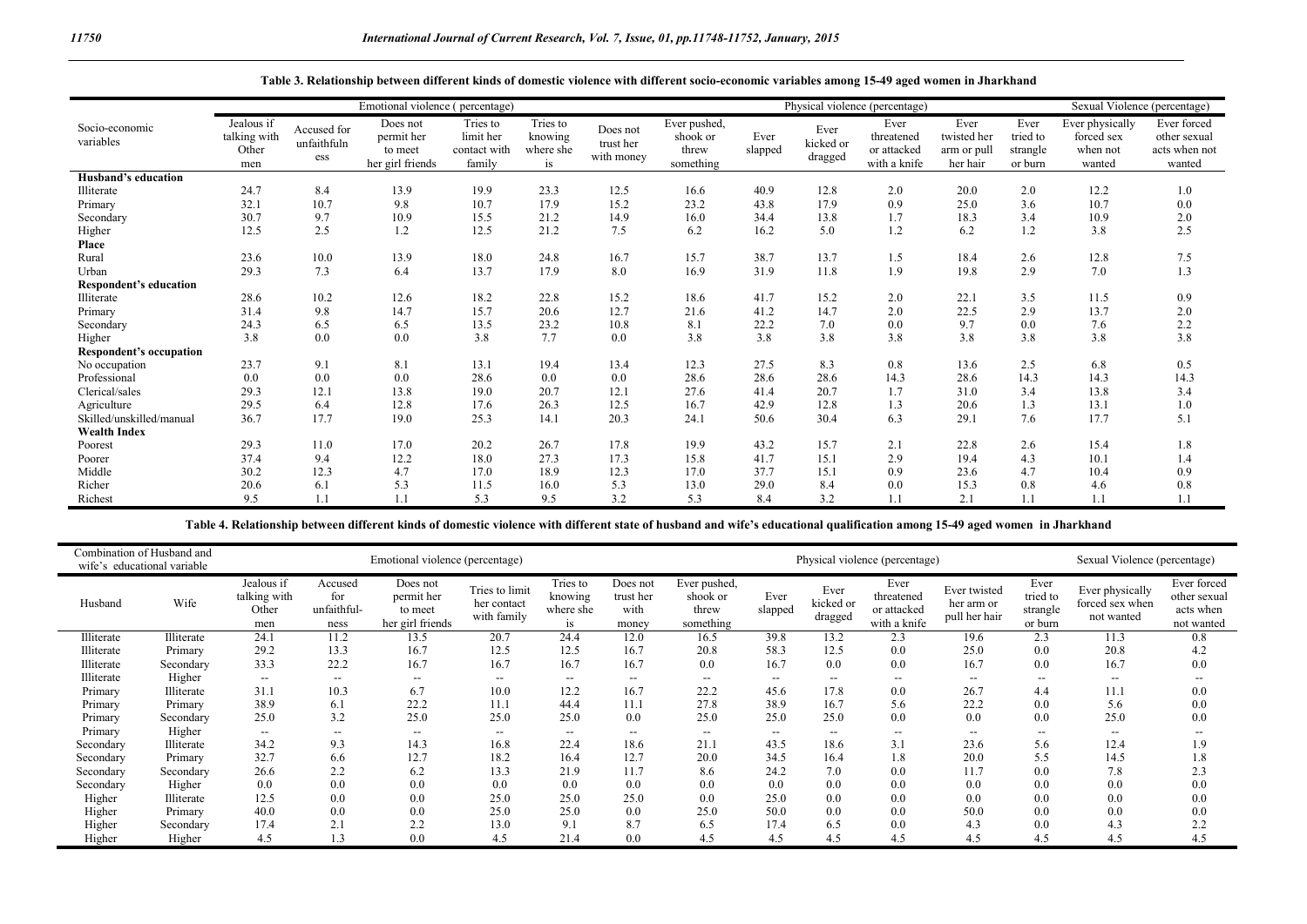|                          | Emotional violence                         |                                    |                                                       |                                                    |                                         |                                     |                                                   | Physical violence |                              |                                                   |                                                |                                         |                                                        | <b>Sexual Violence</b>                                 |  |
|--------------------------|--------------------------------------------|------------------------------------|-------------------------------------------------------|----------------------------------------------------|-----------------------------------------|-------------------------------------|---------------------------------------------------|-------------------|------------------------------|---------------------------------------------------|------------------------------------------------|-----------------------------------------|--------------------------------------------------------|--------------------------------------------------------|--|
| Socio-economic variables | Jealous if<br>talking with<br>Other<br>men | Accused for<br>unfaithful-<br>ness | Does not<br>permit her<br>to meet<br>her girl friends | Tries to<br>limit her<br>contact<br>with<br>family | Tries to<br>knowin<br>g where<br>she is | Does not<br>trust her<br>with money | Ever<br>pushed,<br>shook or<br>threw<br>something | Ever<br>slapped   | Ever<br>kicked or<br>dragged | Ever<br>threatened<br>or attacked<br>with a knife | Ever<br>twisted her<br>arm or pull<br>her hair | Ever<br>tried to<br>strangle<br>or burn | Ever<br>physically<br>forced sex<br>when not<br>wanted | Ever forced<br>other sexual<br>acts when<br>not wanted |  |
| Husband's education      |                                            |                                    |                                                       |                                                    |                                         |                                     |                                                   |                   |                              |                                                   |                                                |                                         |                                                        |                                                        |  |
| <b>Illiterate®</b>       | 1.00                                       | 1.00                               | 1.00                                                  | 1.00                                               | 1.00                                    | 1.00                                | 1.00                                              | 1.00              | 1.00                         | 1.00                                              | 1.00                                           | 1.00                                    | 1.00                                                   | 1.00                                                   |  |
| Primary                  | 1.506                                      | 1.403                              | 0.763                                                 | 0.527                                              | 0.765                                   | 1.446                               | 1.760*                                            | 1.248             | 1.225                        | 1.756                                             | 1.526                                          | 2.062                                   | 0.961                                                  | 0.000                                                  |  |
| Secondary                | 1.722                                      | 1.786                              | 1.151                                                 | 1.03                                               | 1.017                                   | 2.010                               | 1.682*                                            | 1.243             | 1.842*                       | 2.029                                             | $1.573*$                                       | 4.123                                   | 1.298                                                  | 3.232                                                  |  |
| Higher                   | 1.995                                      | 0.998                              | 0.363                                                 | 1.183                                              | $2.530*$                                | 2.699                               | 1.220                                             | 1.365             | 2.109                        | 1.411                                             | 1.212                                          | 0.000                                   | 0.934                                                  | 5.367                                                  |  |
| Place                    |                                            |                                    |                                                       |                                                    |                                         |                                     |                                                   |                   |                              |                                                   |                                                |                                         |                                                        |                                                        |  |
| Rural ®                  | 1.00                                       | 1.00                               | 1.00                                                  | 1.00                                               | 1.00                                    | 1.00                                | 1.00                                              | 1.00              | 1.00                         | 1.00                                              | 1.00                                           | 1.00                                    | 1.00                                                   | 1.00                                                   |  |
| Urban                    | 1.412                                      | 1.012                              | 0.983                                                 | 1.289                                              | 1.376                                   | 0.765                               | 2.508**                                           | $2.032**$         | $2.522**$                    | 1.718                                             | $3.108**$                                      | 1.346                                   | 1.376                                                  | 1.844                                                  |  |
| Respondent's education   |                                            |                                    |                                                       |                                                    |                                         |                                     |                                                   |                   |                              |                                                   |                                                |                                         |                                                        |                                                        |  |
| <b>Illiterate®</b>       | 1.00                                       | 1.00                               | 1.00                                                  | 1.00                                               | 1.00                                    | 1.00                                | 1.00                                              | 1.00              | 1.00                         | 1.00                                              | 1.00                                           | 1.00                                    | 1.00                                                   | 1.00                                                   |  |
| Primary                  | 1.118                                      | 1.057                              | 1.658                                                 | 0.985                                              | 1.040                                   | 0.918                               | 1.198                                             | 1.019             | 1.117                        | 0.955                                             | 1.016                                          | 0.688                                   | 1.531                                                  | 3.060                                                  |  |
| Secondary                | 1.082                                      | 0.871                              | 1.134                                                 | 0.971                                              | 1.753                                   | 0.929                               | $0.439*$                                          | $0.580*$          | 0.810                        | 0.506                                             | $0.571*$                                       | 0.00                                    | 1.342                                                  | 4.217                                                  |  |
| Higher                   | 0.352                                      | 0.000                              | 0.000                                                 | 0.108                                              | 0.915                                   | 0.000                               | 0.088                                             | 0.062             | 0.468                        | 0.120                                             | 0.120                                          | 0.000                                   | 1.483                                                  | 5.783                                                  |  |
| Respondent's occupation  |                                            |                                    |                                                       |                                                    |                                         |                                     |                                                   |                   |                              |                                                   |                                                |                                         |                                                        |                                                        |  |
| No occupation®           | 1.00                                       | 1.00                               | 1.00                                                  | 1.00                                               | 1.00                                    | 1.00                                | 1.00                                              | 1.00              | 1.00                         | 1.00                                              | 1.00                                           | 1.00                                    | 1.00                                                   | 1.00                                                   |  |
| Professional             | 0.000                                      | 0.00                               | 0.00                                                  | 17.059**                                           | 0.000                                   | 0.000                               | 26.653*                                           | $11.732*$         | 7.046                        | $44.04**$                                         | $41.058*$                                      | 1.204                                   | 11.299                                                 | 30.375                                                 |  |
| Clerical/sales           | 1.132                                      | 1.164                              | 1.542                                                 | 1.342                                              | 0.903                                   | 0.693                               | $2.402*$                                          | 1.539             | 1.873                        | 2.538*                                            | $2.463**$                                      | 1.373                                   | 1.764                                                  | 4.691                                                  |  |
| Agriculture              | 1.098                                      | $0.389**$                          | 0.782                                                 | 1.027                                              | 1.127                                   | $0.425**$                           | 1.221                                             | $1.657*$          | 1.698                        | $1.314*$                                          | 1.568*                                         | 0.345                                   | 1.237                                                  | 1.383                                                  |  |
| Skilled/unskilled/manual | 1.728                                      | 1.489                              | 1.376                                                 | 1.578                                              | 1.053                                   | 1.047                               | 1.813                                             | $2.166**$         | 3.288**                      | $4.042**$                                         | $2.205*$                                       | 2.602                                   | $2.039*$                                               | 13716**                                                |  |
| Wealth Index             |                                            |                                    |                                                       |                                                    |                                         |                                     |                                                   |                   |                              |                                                   |                                                |                                         |                                                        |                                                        |  |
| Poorest®                 | 1.00                                       | 1.00                               | 1.00                                                  | 1.00                                               | 1.00                                    | 1.00                                | 1.00                                              | 1.00              | 1.00                         | 1.00                                              | 1.00                                           | 1.00                                    | 1.00                                                   | 1.00                                                   |  |
| Poorer                   | 1.240                                      | 0.653                              | 0.627                                                 | 0.863                                              | 0.928                                   | 0.732                               | 0.618                                             | 0.944             | 0.619                        | 0.887                                             | 0.691                                          | 1.450                                   | $0.530*$                                               | 0.383                                                  |  |
| Middle                   | 0.839                                      | 0.826                              | $0.224**$                                             | 0.741                                              | $0.480*$                                | $0.464*$                            | 0.534                                             | 0.743             | 0.566                        | 0.806                                             | 0.704                                          | 1.369                                   | 0.504                                                  | 0.206                                                  |  |
| Richer                   | $0.459*$                                   | $0.340*$                           | $0.241**$                                             | $0.395*$                                           | $0.321**$                               | $0.168**$                           | $0.354**$                                         | $0.478*$          | $0.222**$                    | $0.383*$                                          | $0.346**$                                      | 1.188                                   | $0.172**$                                              | 0.063                                                  |  |
| Richest                  | $0.218**$                                  | $0.077*$                           | $0.073*$                                              | $0.146**$                                          | $0.094**$                               | $0.105**$                           | $0.188**$                                         | $0.139**$         | $0.051**$                    | $0.165*$                                          | $0.044**$                                      | 0.228                                   | $0.030**$                                              | 0.031                                                  |  |

#### **Table 5. Categorical logistic regression between different kinds of domestic violence with different socio-economic variables among 15-49 aged women in Jharkhand**

 $\mathbb{R}$  = Reference category: \*\* significant at 1% level; \* significant at 5% level

It is seen that 36.2 %women are ever slapped by their husbands. In respect of other physical assaults like ever-pushed, shook or threw something, kicking, threatened or attacked with a knife or twisting of arm, burning, and even physically forced sex, percentages of victims are more in Jharkhand than in all India. Table 3 describes the relationship between different kinds of domestic violence with different socioeconomic variables. It is seen that among the higher educated husbands, percentage of emotional, physical and sexual violence are more controlled than illiterate, primary or secondary educated husbands except for putting restriction to contact with her family and knowing wife's current location.

Incidence of emotional violence is more in rural areas but in case of physical and sexual violence, magnitude of difference between rural and urban areas is very small. In case respondent's education, percentage of victimized women are very few among the higher educated women in all three types of domestic violence except for the case where women were forced to do unwanted sexual act. In relation to respondent's occupation and emotional violence, it is seen that percentage of victimized women is 0.0 % among the professional group. Besides professional women, it is the highest among the skilled / unskilled or manual labored women.